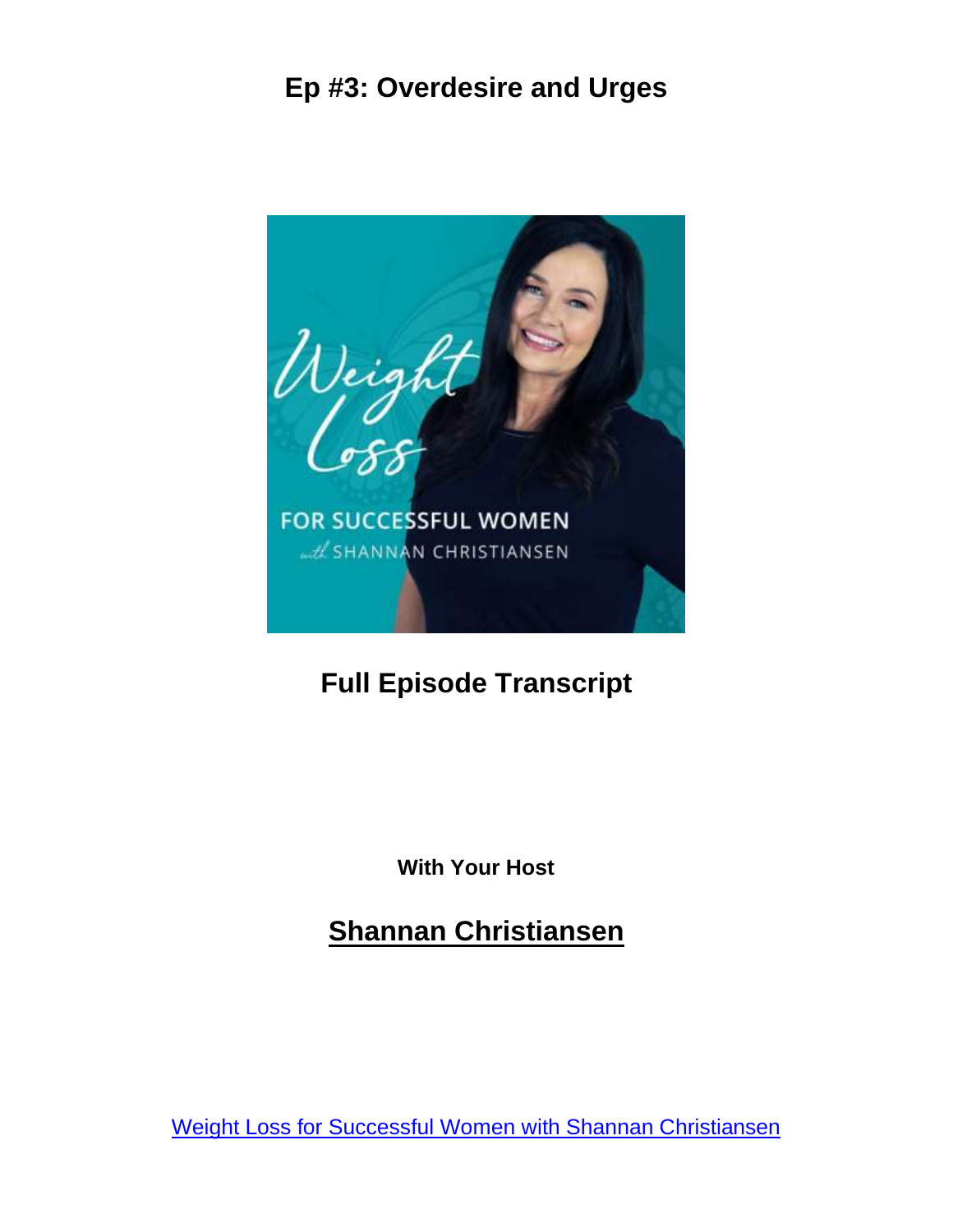You are listening to the *Weight Loss for Successful Women* podcast with Shannan Christiansen, episode number three.

Welcome to Weight Loss for Successful Women, a podcast for women who are ready to break the diet cycle and end their struggle with weight for good. Here's your host, Fortune 100 executive and Certified Life Coach, Shannan Christiansen.

Hello, loves. I can't believe this is episode number three. It is just so exciting to spend this time with you. It means more to me than you know that you're listening to this show.

So today, we're going to dive into over-desire and urges. And then I'm going to teach you a brain hack that changed everything for me. But first, I want to talk about my G-babies. I'm a little crazy about them.

My husband's birthday was this weekend and we had a family party to celebrate. I love having family over. It's one of my favorite things to do and it just brings me so much joy. I love spending time with them.

My G-babies are seriously the cutest and I just love watching them. My youngest granddaughter, Jackson, she is so funny and sweet. She is always so happy and she just beams love. But she used to be really scared of dogs. No, like seriously scared.

She would shake and cry at any sighting of a dog. We would have to put our dogs up when she was over. Her father, my son, has wanted to get a puppy. I mean, he loves dogs. He has been talking to his wife about this for years. And we always had them when he was growing up.

So my daughter-in-law got a puppy for my son last month for his birthday. Now, I was super nervous because I knew how fearful Jackson was around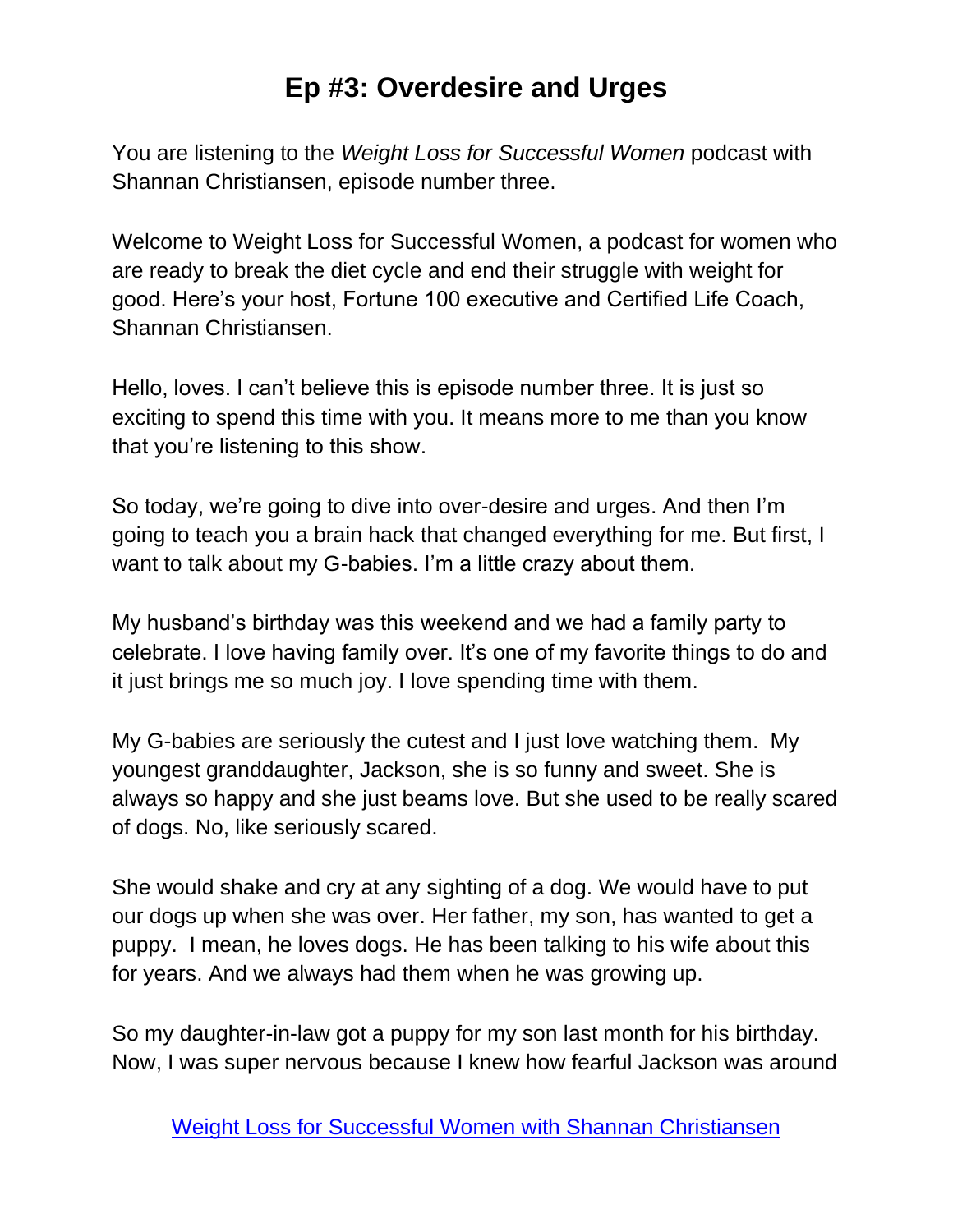dogs. But the craziest thing happened. Last night, she comes into our house. We actually had not put our dogs up yet and she started chasing our dog Cookie around, and just loving on her.

It was so crazy to see how, a month ago, she was terrified. And now she was not. You know, I just love watching my grandkids. They are open to everything. They can change how they think about something.

I mean, she had this fear a month ago and now it's gone. She changed her thought from, "Dogs are scary," to, "They're cute." And when she says cute, I can't even say it, it's so cute. So kids can teach us so many lessons when we pay attention to them. I honestly learn so many things from them.

So I was thinking about fear and how it used to show up for me. When I used to diet, I was fearful of family parties because of the food. My mom was an amazing cook and she made lots of great stuff. I mean, lots of great stuff. And I used to be scared that I could not resist the temptation, and that if I ate something like a piece of cake, or maybe two, that it would turn into days or months of being off, quote en quote, "Off my diet."

But, loves, it's so freeing now. I don't have that fear anymore. I don't fear food because I've learned to change my desire for food and I don't overdesire it. I can eat a piece of cake and it does not turn into a week-long binge. It's been one of the most powerful changes for me to get off this diet rollercoaster.

And I see this with my clients all the time. One of the reasons we carry extra weight is because we over-desire food. And when we have an urge, AKA desire for food, most of the time, we answer the urge, meaning we eat it, or we resist the urge, and that feels like deprivation. It feels like we're white-knuckling it.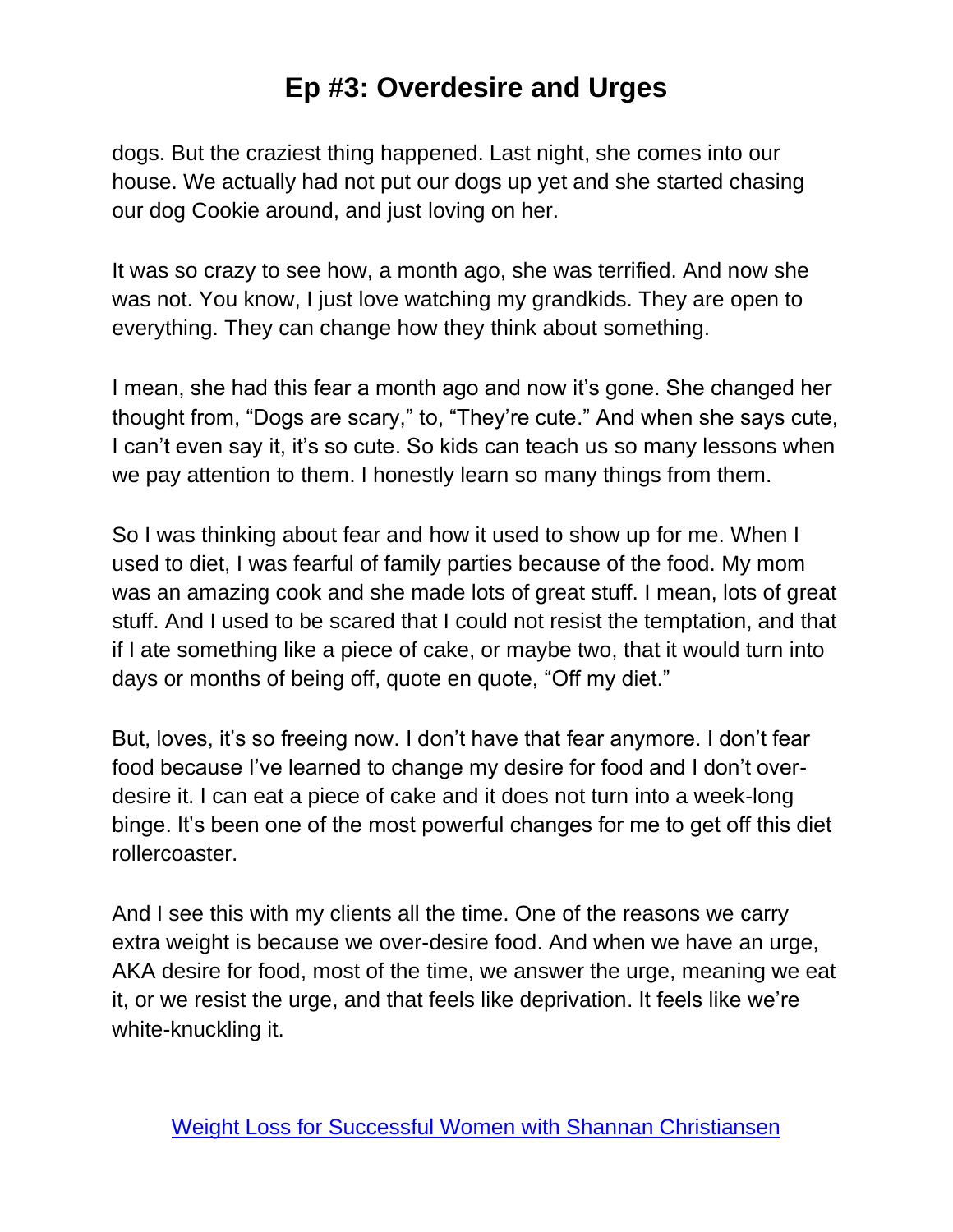We've been taught that it's normal to over-desire food. It is more normal to overeat than to not. Have you ever passed on a donut and the person offering it looks at you like you're crazy? They question, how could you pass up the donut? Or your mom makes macaroni and cheese just for you at a family dinner, and how could you pass that up? And then you get the question, "Are you on another diet, Shannan?"

This might have happened to me more than once. And let's not forget the food industry. It's counting on it. They have supersized and Frankensteined our food to make it more desirable. They have perfected the ingredients to make them as desirable as possible.

So what are we to do, loves? In my quest to learn how to get off the diet rollercoaster, I started doing a lot of research on how our brain works. I have done a lot of research on our primitive brain. I like to call it the lizard brain. You will hear me talk of this often. I love talking about the lizard brain.

This part of our brain is responsible for our survival instinct. It wants to keep us safe from danger. It's responsible for our impulses. It likes reward. It honestly wants us to stay in bed and watch Netflix because it's safe. It does not like change.

But it can have a good purpose. It does have a good purpose. If someone pulls in front of you while you're driving, it immediately goes into action, hitting the break. So it does have its purpose. But understanding how your brain is wired is important because we often think that something is wrong with us.

I used to think this when I was overweight and struggling diet after diet. But to get off the diet rollercoaster, I had to learn how my brain was wired, and then learn what I like to call brain hacks so that I could use my brain for good instead of it working against me.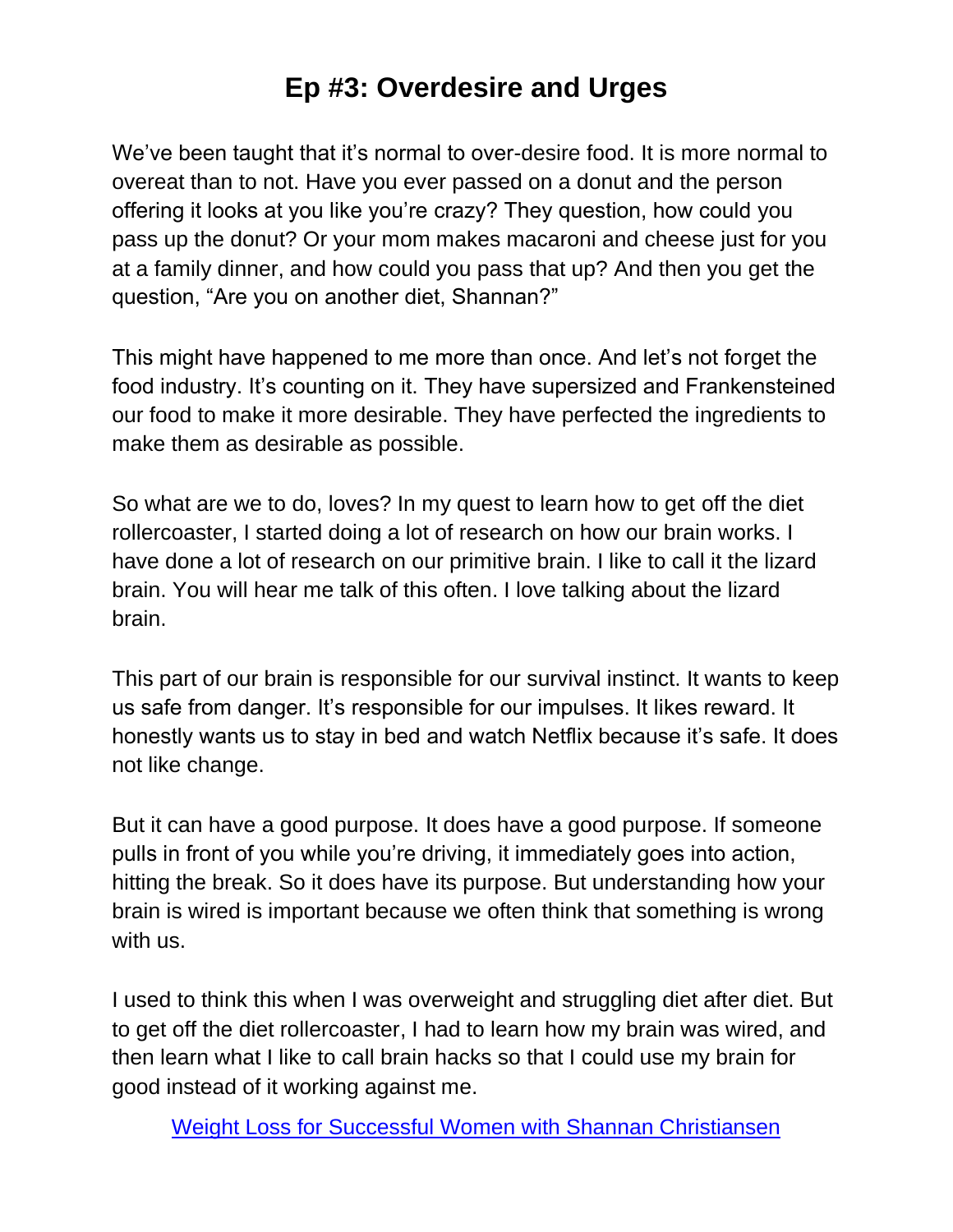One of the areas I learned how the brain worked was in relation to overdesire of food. We can learn to desire food less. I know, you did hear me right. We can learn to desire food less. We can learn to not fear food.

When we overeat, it is a false pleasure. Our brain is wired to love to overeat. It gets a dopamine hit right before we take a bite. So then we keep overeating because we want the dopamine hits. And then, what happens is it increases the need for false pleasure, AKA the dopamine hits.

We need to eat more just to get the same jolt. It's honestly a vicious cycle. It's part of the reason it can feel hard to get off the diet rollercoaster. False pleasures trick our brain and hormones into thinking we are experiencing joy, but it's not joy. The long-term effects of overeating is an unhealthy heavy body and countless hours of beating ourselves up and obsession.

The impulse of temporary fix of a false pleasure is never worth it. In order to get off the diet rollercoaster, we need to stop thinking about the temporary joy it brings because the long-term misery it brings far outweighs the temporary joy. But you can learn how to desire food less, especially non-fuel foods or foods that you don't want to eat.

I have cookies, believe this or not, in my pantry right now and I don't even want them. They've been in there for weeks. I have chocolate in there and I don't even think about it. I actually forget that they're in there.

I remember my teacher asking this question; how would it be to have Oreos in your pantry and not want them? Now, loves, I'm with you. When I first heard this, I had the same thought that you are probably having right now, like, no way, that will never happen for me. But, love, it happened. I learned to desire food less. I've rewired my brain. So just stay with me, love, I know it's hard to believe.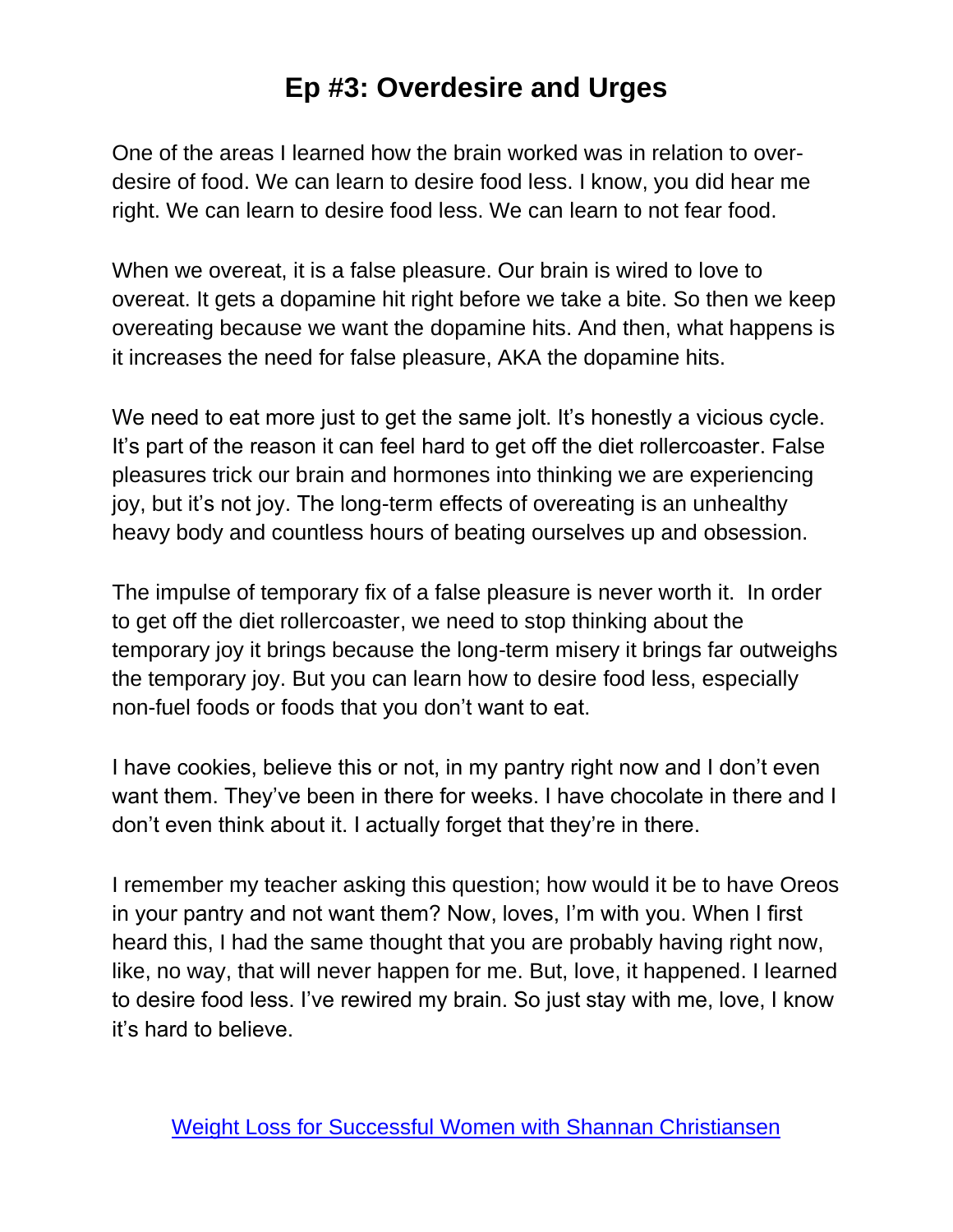In my early 20s, I loved soda. Like, that is all I drank; full sugar Coke. That is what I liked. I did not like diet, I did not like water, but I did love some chocolate milk and orange juice; all the drinks with lots and lots of sugar.

I decided that I was not going to drink it because I didn't want the calories. I was on some diet in my 20s and I did not like how it made me feel. So I just stopped drinking anything with sugar in it. That was over 20 years ago.

I don't have the desire for it now. I rewired my brain that the consequences of drinking sugary drinks far outweighed my desire for them. Now, how could I go from thinking that I would literally die if I didn't have a soda to never drinking one again? I changed my desire for it.

There are lots of things that other people desire that I have no desire for like cigarettes or heroin. I mean, if you asked me to go shoot up, I would not have any desire for it. I would never do it.

Now, I know that that seems like a very extreme example, but I want you to really think about things in your life that you have no desire for. Now, for heroin, the consequences far outweigh the reward for me. There is a reward, a huge dopamine hit, but I made the decision that the consequences would not be worth it.

Now again, loves, I know it's an extreme example, but I want you to look at your own life and are there things that you have no desire for that others would give their whole lives up for? And ask yourself why. And if that is true, could you change your desire for food? Loves, I know it is possible.

So I want to talk about urges. They are just thoughts that create desire and we can allow the thought without acting on it. Example, my admin asked me on many Friday mornings if I want a donut. I have the thought; the donut looks good. I allow that thought and I tell her no thank you.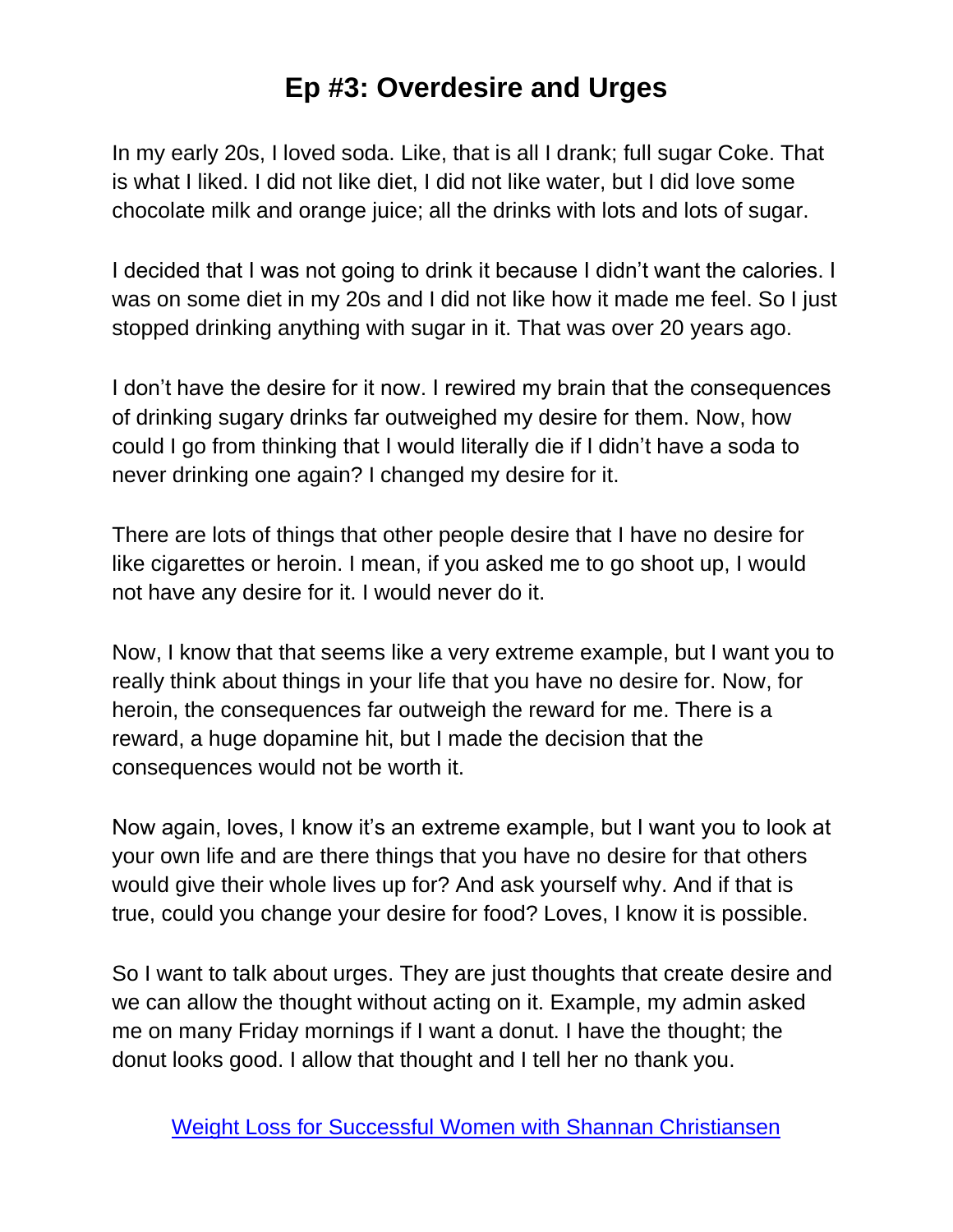Allowing an urge does not cause a feeling. When I allow the thought and then I just move on to another thought like, my admin is so sweet for always taking care of me, it doesn't cause an emotion. There's no resistance. When we're restricting, we are resisting urges. When we are buffering, we are answering the urge.

So I want to first talk about answering the urge. So, same situation – my admin comes by. I have the thought; the donut looks good. And before I know it, it's in my hand and I'm eating it, and it's happened. I just answered the urge. And by answering, we have created a neural pathway. And a neural pathway is just a superhighway in our brain. And neural pathways are responsible for things like habits.

And it keeps us wanting the dopamine hit, so it wants the pleasure. And so another way we can react is to resist, white-knuckle. So, same situation, my admin asks me if I want the donut. I say, no thank you, but I am resisting.

I have another thought right after that one; why can't I be normal? Why can't I just eat the donut? Why can't I be like the skinny girl in the next cubicle who can eat everything that she wants? And it creates a feeling of deprivation.

And when I feel deprived, eventually I get right back on the diet rollercoaster. But if we can allow the urge and not resist it or answer it, we can retrain our brains. We can create a new neural pathway; one that allows urges, one that desires food less. We can actually desire food less by creating these new neural pathways.

Now, I'm going to share a brain hack with you. This is one I use to help me allow urges and change my desire to overeat. So, here's how you do it. You have the thought, I want the donut, I deserve it, I can only eat one. I mean, so many times, love, I've done this.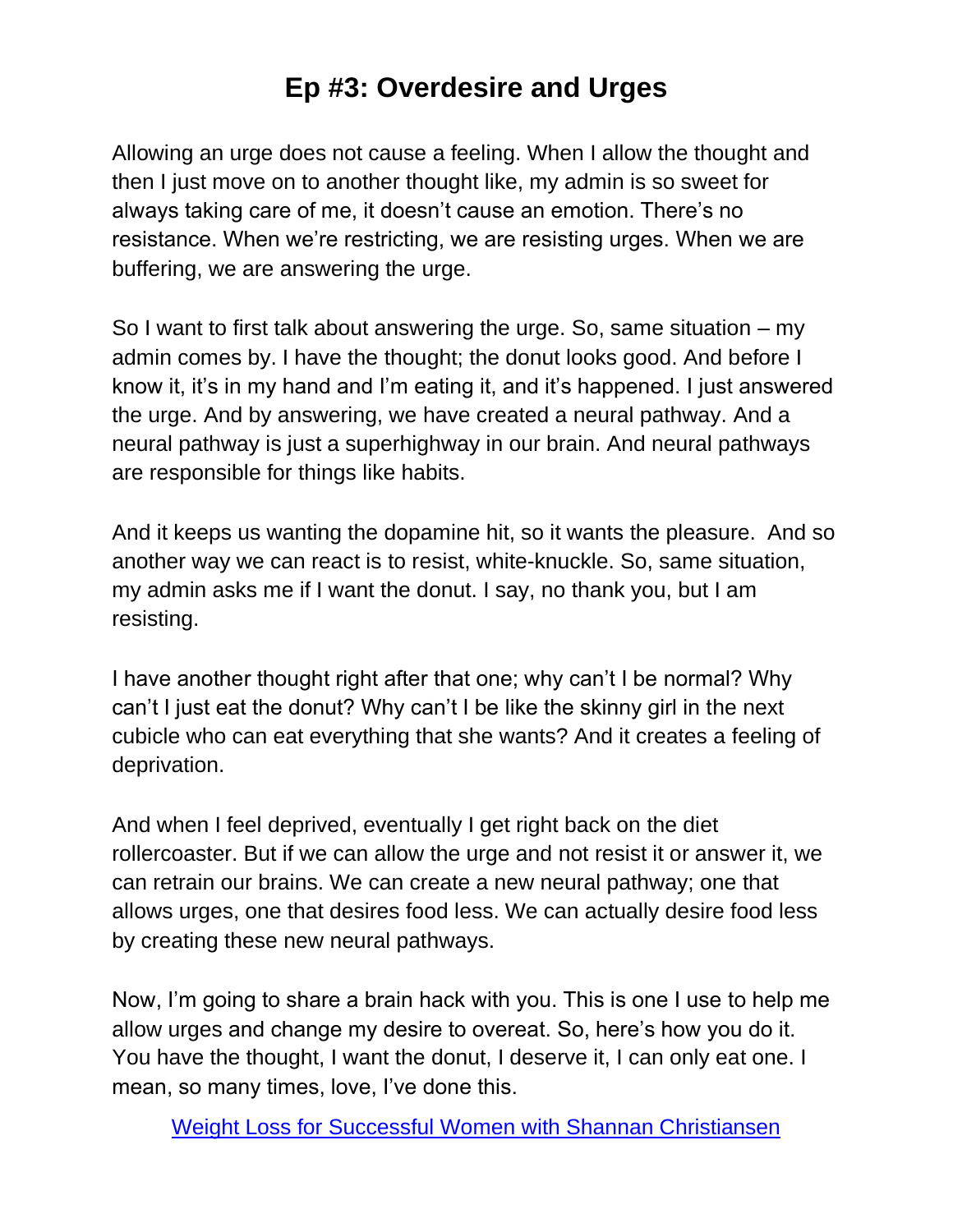But this is what you do because a lot of times I would eat it and answer it. But in this hack, what you're going to do is you're going to have the thought, you're going to realize you're having the thought and then you're just going to stop just for a moment and you're going to begin to count backwards for 30 seconds.

This disrupts the urge and allows it. In my example I shared with you earlier, I changed my thought to, my admin is so sweet. But this was hard for me at the beginning. So counting backwards helped me disrupt the thought and allow the urge.

Then, after you count back 30 seconds, you write down the thought that you had and you will be amazed, the urge is gone. And then, do this 100 times. Yes, I said 100 times. I am so serious about how this works. It is such a brain hack.

I remember when my teacher first taught this concept to me. I didn't want to do it. I didn't want to write down the urge. I just didn't want to do it. And when I was struggling and I still had this over-desire for food, I decided, okay, I'm going to try it. And once I did, I mean, it was so amazing.

So, you know, it's freeing when you can have the thought, I want a donut, allow the thought, and then not act. It doesn't create this feeling of deprivation. You actually just move on. It's the best feeling ever.

To have cookies and chocolate in my pantry right now and forget that they are in there, I mean, it is so freeing. I used to think it would never happen for me. And, loves, you can do this. I know this for sure. Learning to desire food less is key to losing and keeping weight off.

So, I like to end each episode with a couple of transformational questions. So today's are, number one, what is something that you used to desire that